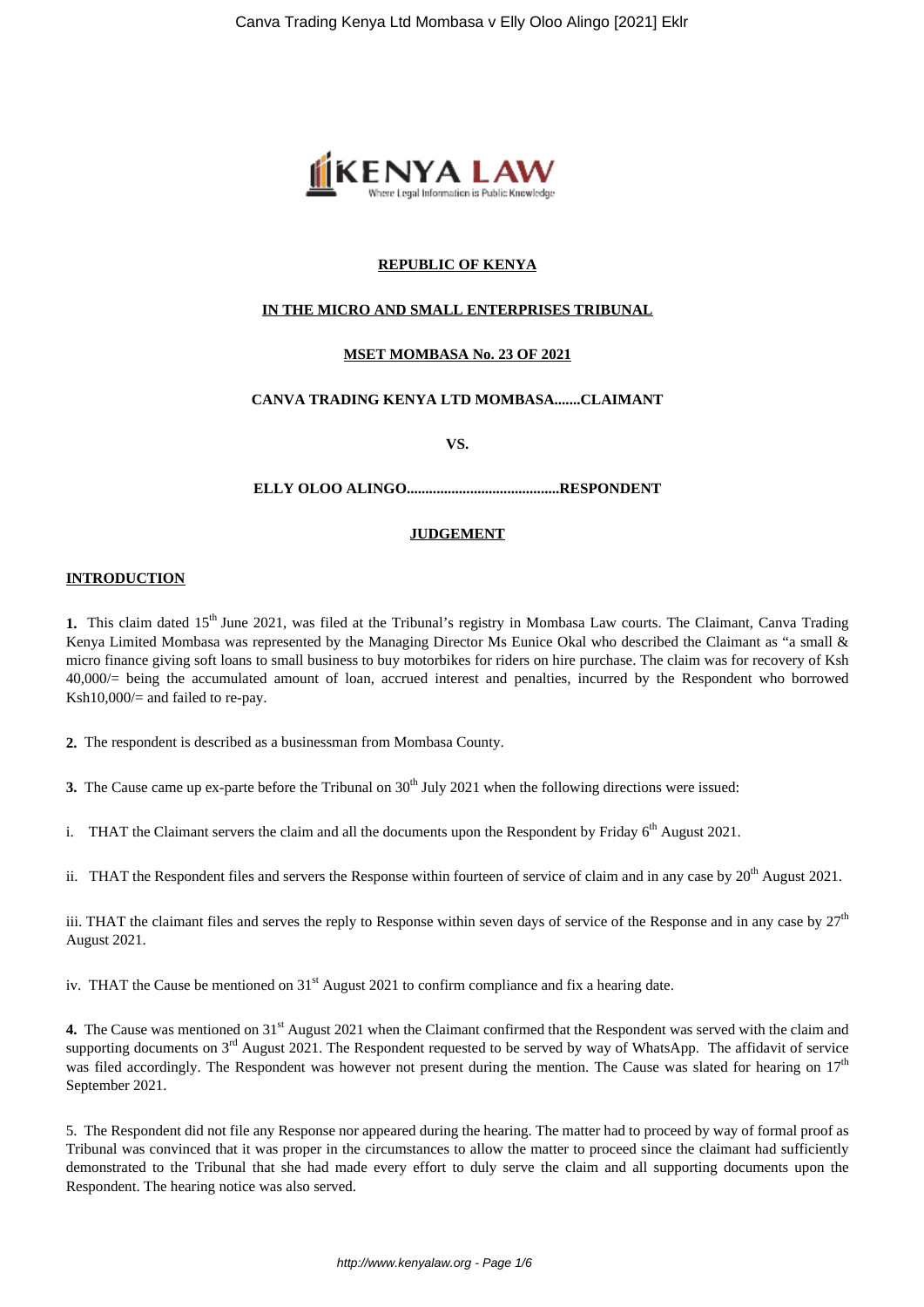## **THE CLAIMANT'S CASE**

6. The Claimant avers that the Respondent applied for a soft loan of **Ksh10,000/=**from the Claimant, the **Canva Trading Kenya Ltd** which was approved and disbursed on 6th March 2020. The Respondent was to repay by 7th April 2020.

7. In addition, the Claimant avers that the loan was disbursed to the Respondent subject to a charge of 20% interest per month for a period of one month. Further, that as at the time of filing this claim the Respondent had not repaid the loan as per the payment schedule, thus attracting interest and penalties to a tune of **Ksh 40,000/=.**

8. The Respondent deposited a title deed with the Claimant as security for the loan.

9. The Claimant was reluctant to dispose the land before seeking legal redress.

10. She finally submitted that the Claimant is entitled to costs of this Cause as it had incurred more expenses while trying to locate the Respondent to serve her with the claim.

#### **ISSUES FOR DETERMINATION**

11. Arising from the claim and the oral evidence at the formal proof hearing, the following issues presented themselves for the determination by this Tribunal;

a) Whether the Respondent was served with the claim.

b) Whether the Respondent obtained a loan of Ksh. 10,000/= from the Claimant.

c) Whether the 20% interest charged by the Claimant on the borrowed amount of **Ksh 10,000/=** for a period of one month was justified.

d) Whether the Claimant Canva Trading Kenya Limited-Mombasa was entitled to demand as it did the **Ksh40,000/=** being the principal sum, accrued interests and penalties charged on the borrowed principal sum of **Ksh10,000/=.**

e) Who bears the cost of this claim"

#### **DETERMINATION AND FINAL ORDERS**

#### **The right to be heard**

12. The first issue is whether the Respondent was granted the right to be heard. The Tribunal grappled with this issue as it is a Constitutional right for the Respondent to be accorded the right to be heard.

13. The Tribunal notes that the Claim was served upon the Respondent. Indeed, the Tribunal was informed that the Respondent requested to be served by way of WhatsApp. Further, the hearing notice was also served upon the Claimant. The Respondent however did not file the Response nor attended the hearing of the suit. No explanation was given for failure to file the Response. Further, no explanation was given for the failure to attend the hearing of this suit by the Respondent or his Representative.

14. The Tribunal heard from Ms Eunice that she had made numerous calls upon the Respondent. She told this Tribunal how she sought the assistance of the guarantor to urge the Respondent to file the Response and to attend the court on diverse dates when called upon all in vain.

15. The Tribunal underscores the right to be heard as was held by the Supreme Court of India in *Sangram Singh v Election*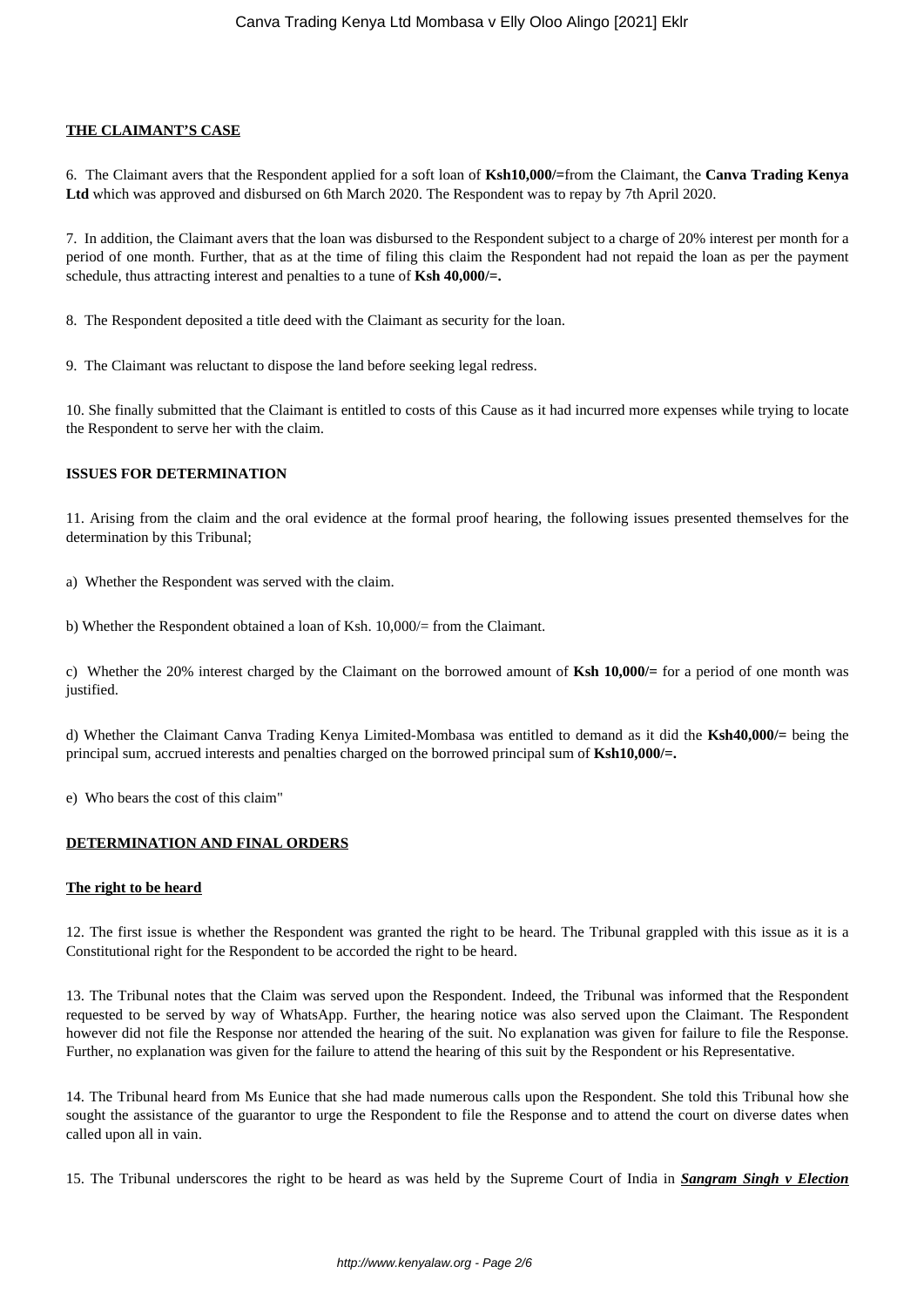## *TribunalKoteh***1955 AIR 425**thus:-

*"[T]here must be ever present to the mind the fact that our laws of procedure are grounded on a principle of natural justice which requires that men should not be condemned unheard, that decisions should not be reached behind their backs, that proceedings that affect their lives and property should not continue in their absence and that they should not be precluded from participating in them. Of course, there must be exceptions and where they are clearly defined they must be given effect to. But taken by and large, and subject to that proviso, our laws of procedure should be construed, wherever that is reasonably possible, in the light of that principle."*

16. Every party in a case has a right to be heard and subsequently, that right should not be denied unless there are very good reasons for doing so. The Tribunal having considered the facts and prevailing circumstances set the suit for formal proof hearing on  $17<sup>th</sup>$ September 2021. The Tribunal was convinced that Respondent was served with the claim and was accorded reasonable time to file and serve the Response. It cannot therefore be said that the Respondent was denied the Constitutional right to be heard.

*17.* In allowing this suit to proceed to formal proof hearing, the Tribunal was also guided by the Constitutional principles of the right to be heard and the reasoning of the appellate court in *James Kanyiita Nderitu & Another [2016] eKLR*, where the Court of Appeal stated thus:

*"From the outset, it cannot be gainsaid that a distinction has always existed between a default judgement that is regularly entered and one which is irregularly entered. In a regular default judgement, the defendant will have been duly served with summons to enter appearance or to file defence, resulting in default judgment.*

**18.** This point is further emphasised by *Ojwang, J (as he then was) in Mungai –vs- Gachuhi and Another [2005] eKLR* c**ited** with approval in the case of **Signature Tours & Travel Limited -V- National Bank of Kenya Limited** [2017] eKLR **when he stated as follows:** 

"**a court decision stands as a final decision only when a proper hearing has taken place and the parties and those who ought to be enjoined as parties have been fully heard and their representations concluded, unless they elect to forgo the opportunity."**

19. The Tribunal is guided by the Constitutional principles of the right of a party to be heard while noting that this right should not create injustice and prejudice to others. Having found that there was proper service and that there was no justification for the failure to file the Response and attend the hearing of the suit, the Tribunal was convinced that it was proper and justifiable in the circumstances to allow the matter to proceed to formal proof on 17th September 2021.

## **Loan advanced**

20. As to whether the Respondent obtained a Ksh. 10,000/= loan from the Claimant, the Claimant relied on a loan agreement dated 6th March2020. The agreement was signed by the Respondent on 6th March2020. Other terms of the contract including the 20% interest rate payable per month for a period of one month were set out. The form was marked in red ink "*approved 10,000/= and disbursed 10,000/=*." No evidence was presented to the contrary. We therefore find that the Claimant granted the Respondent a loan facility of Ksh. 10,000/=.

## **Interest charged**

21. The Tribunal while considering the claim herein was concerned that the principal sum of Ksh.10,000/= advanced on 6th March 2020 had attracted interest and penalties to the tune of Ksh. 40,000/= in 15 months. In **Pius Kimaiyo Lagat v Co-operative Bank of Kenya Limited** [2017] eKLR, the Court of Appeal was confronted with a related challenge and ruled thus:

**"There is a perennial vexing nightmare for borrowers who take a relatively small loan from a lending institution, but few years down the line, the institution drops a bombshell of a demand for the immediate payment of a colossalsum, literally bankrupting the borrower, if not confining him/her to a hospital bed due to depression. The main bones of contention are invariably; uncertainty of lending terms and documentation, fluctuating rates of interest, penalty interest, default charges,**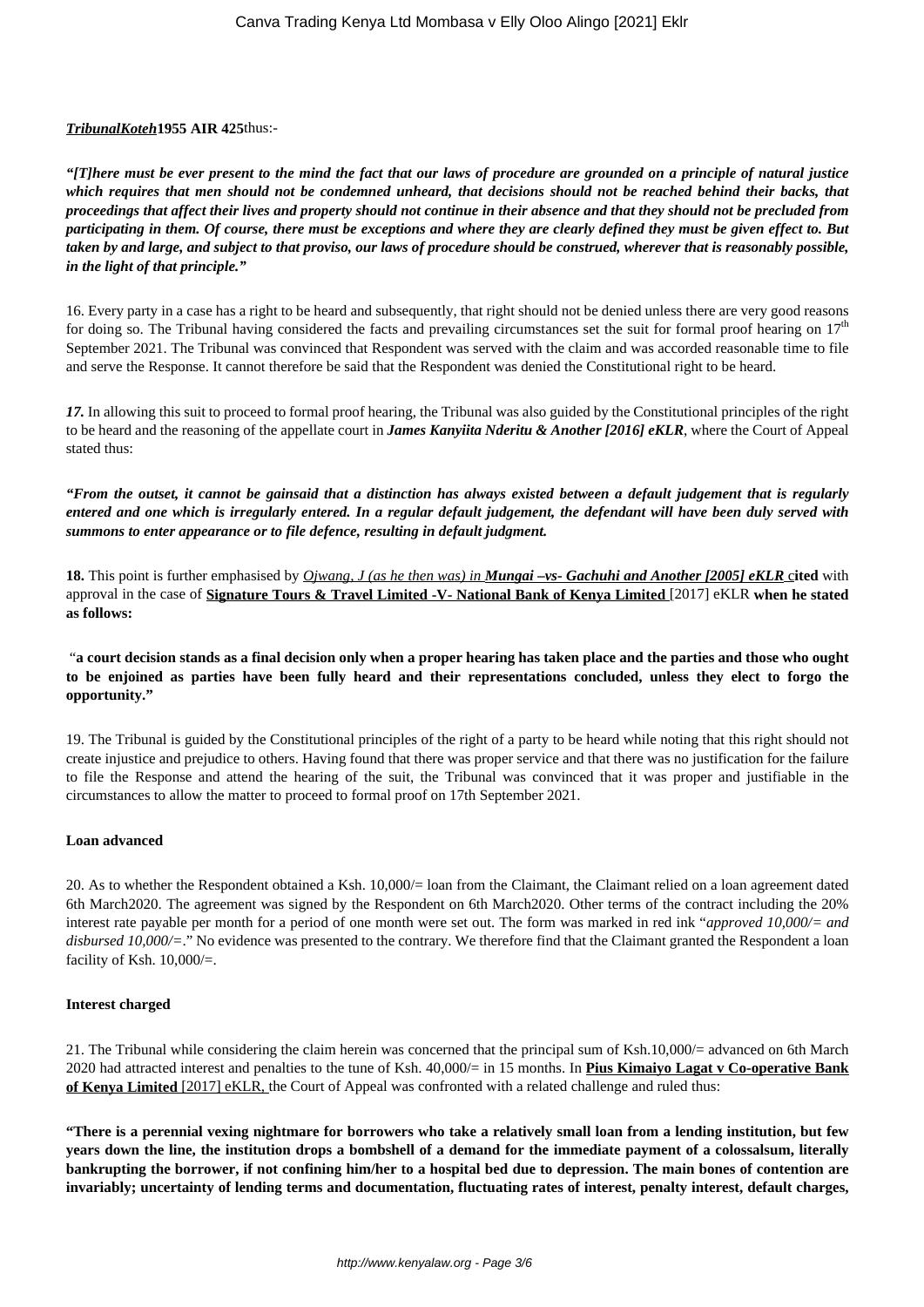## **interests on arrears, additional interest,commissions,bank charges,Bank statements or lack of them,among others which may or not have been part of the written contract"**

22. The loan agreement was signed by Respondent on 6th March 2020. It is believed the Respondent therefore received Ksh.  $10,000/=$ .

23. Our reading of the agreement is that the Respondent was bound to pay 20% interest on the loan per month for a period of one month. However, on the face of the Loan agreement and Loan application, we are unable to find the time limit of the defaulting party's' interest rate accrual. We also take note that the interest on the principal sum has increased exponentially and stood at Ksh.  $40,000/$  against the principal sum of Ksh.  $10,000/$  in 15 months.

24. The Tribunal notes that whereas it *is not for the court to rewrite a contract for the parties*, where a contract between parties is exploitative, courts have not been shy to interfere as held by the Court of Appeal in the case of **National Bank of Kenya Ltd Vs.Pipe plastic Sankolit (K)Ltd Civil Appeal No.95 of 1999.** The court held as follows:

# **"a court of law cannot rewrite a contract with regard to interest as parties are bound by the terms of their contract. Nevertheless, courts have never been shy to interfere with or refuse to enforce contracts which are unconscionable, unfair or oppressive due to procedural abuse..."**

25. We hold the view that whereas the parties are bound by their agreements and terms thereto, such terms should apply in accordance with the law and where it is determined to be unfair, unconscionable and oppressive, we should not hesitate to re-state the law so as to protect the interest of the parties and by extension advance the public interest.

26. We therefore find that the interest chargeable without clarity on time limit upon the determination that the loan is nonperforming is unmerited. In the case of **Danson Muriuki Kihara-v-Amos Kuthua Gatungo (2012) eKLR,** the court addressed a related issue thus:-

**"the plaintiff/appellant filed a claim for Ksh.40,000/=plus interest at 50% per month. The matter proceeded to full hearing and the learned trial magistrate entered judgement for Ksh 40,000/= plus cost and interests at court rates. Theappellant appealed against the Judgement on ground that the interest payable was reduced from 50% per month to court rates. The court held that the interest rate of 50% was unconscionableand upheld the decision of allowing interest at Court rates."**

27. Thus, clearly showing that the Court can interfere even where parties have agreed on a rate of interest as long as it is shown that the rate is illegal, unconscionable or oppressive. We therefore find that the parties were at liberty to agree on the interest rate chargeable for a determinable period of time and that once the loan is non performing, it shall be subject to the limitations set out under the *in duplum rule.* 

## **Amount due and interest payable**

28. As regards the third issue, the Tribunal was concerned by the finding that theRespondent's debt rose exponentially from the principal sum of **Ksh10,000/=** to the current **Ksh40,000/=**before this claim was filed.

29. It was apparent that the Claimant demanded more than 2 times the principal amount borrowed by the Respondent.

30. Therefore, in order to make a just determination of this issue, the Tribunal had to rely on the principles of lending by financial institutions drawn from Section 44A of the Banking Act which provides statutory application of the *Induplum rule.* For clarity, we cite the Court of Appeal in **Kenya Hotels Ltd Vs. Oriental Commercial Bank Ltd (Formerly Known as Delphis Bank Limited) (2019)** eKLR,which stated that the rule is to the effect that interest ceases to accumulate upon any amount of loan owing once the accrued interest equals the amount of loan advanced...''

31. It was observed by the Court of Appeal that the principle of *Induplum* has been applied by the courts with reasonable degree of consistency citing the following cases;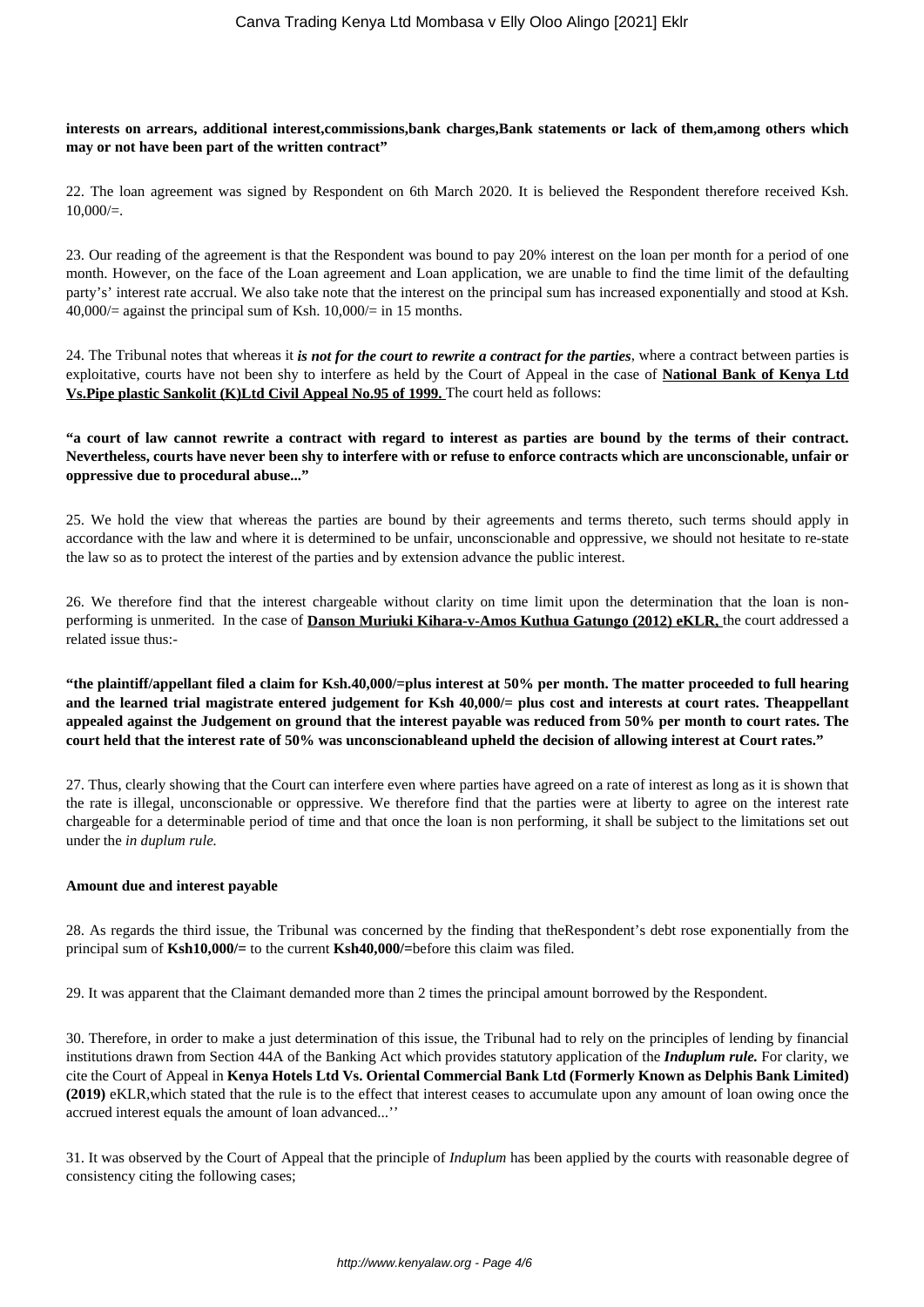## **1) Lee G. MuthogaV.Habib Zurich Finance (K) Limited (2016)**

2) **Mwambeja Ranching Company limited & another V.Kenya National Capital Corporation (2019)eKLR**, just to cite a few where the In duplum rule has been invoked.

**32.** Similarly, in the most recent case, the Court of Appeal in **Housing Finance Company of Kenya Limited v ScholarsticaNyaguthii Muturi & Another [2020] e KLR reiterated the application of the rule thus:** 

**"As we have shown section 44A of the Banking Act came into force on the 1st May, 2007. That provision of law sets up the maximum amount of money a banking institution that grants a loan to a borrower may recover on the original loan. The banking institution is limited in what it may recover from a debtor with respect to a non performing loan and the maximum recoverable amount is defined as follows in section 44A(2):***"***The maximum amount referred in subsection (1) is the sum of the following –**

a) **The principal owing when the loan becomes non -performing;**

b) **Interest, in accordance with the contract between the debtor and the institution, not exceeding the principal owing when the loan becomes non- performing; and**

**c) Expenses incurred in the recovery of any amounts owed by the debtor.**

**By that provision if a loan becomes non -performing and the debtor resumes payment on the loan and then the loan becomes non performing again the limitation under the said paragraphs shall be determined with respect to the time the loan last became non performing."**

33. The rationale for this rule is therefore to safeguard the interests of the parties against any form of injustice, oppression or exploitation as they perform their contractual obligations. Despite their right to freely contract, they must at all material times put themselves into an inquiry on the existence and the potential application of the rule.

34. An analysis of the foregoing rule and its safeguards, leads the Tribunal to make a determination of this claim guided by the provisions of S.44A of the Banking Act which sets the maximum amount of money a banking institution that grants a loan to the borrower. The Claimants by their own description consider themselves small and micro finance institution, we are of the considered view that the Claimant herein should also abide by the *Induplum* rule as required of any financial institution.

35. This Tribunal is therefore persuaded that the Claimant is not entitled to the ksh.40,000/= since this amount is more than double the principal amount it disbursed to the Respondent. The Tribunal is equally persuaded that the 20% interest rate chargeable is only applicable for a determinable period subject to the *in duplum* rule set out above.

#### **Costs**

36. On the issue of costs, the Tribunal notes that the Claimant has encountered considerable cost in sustaining this claim. We find that it is fair and just to award costs to the Claimant.

## **Orders**

37. Flowing from the findings, we find that in the interest of justice, the Respondent should pay the Claimant:-

- a) Principal sum of Ksh. 10,000/=
- b) Interest on (a) above of Ksh. 10,000/=